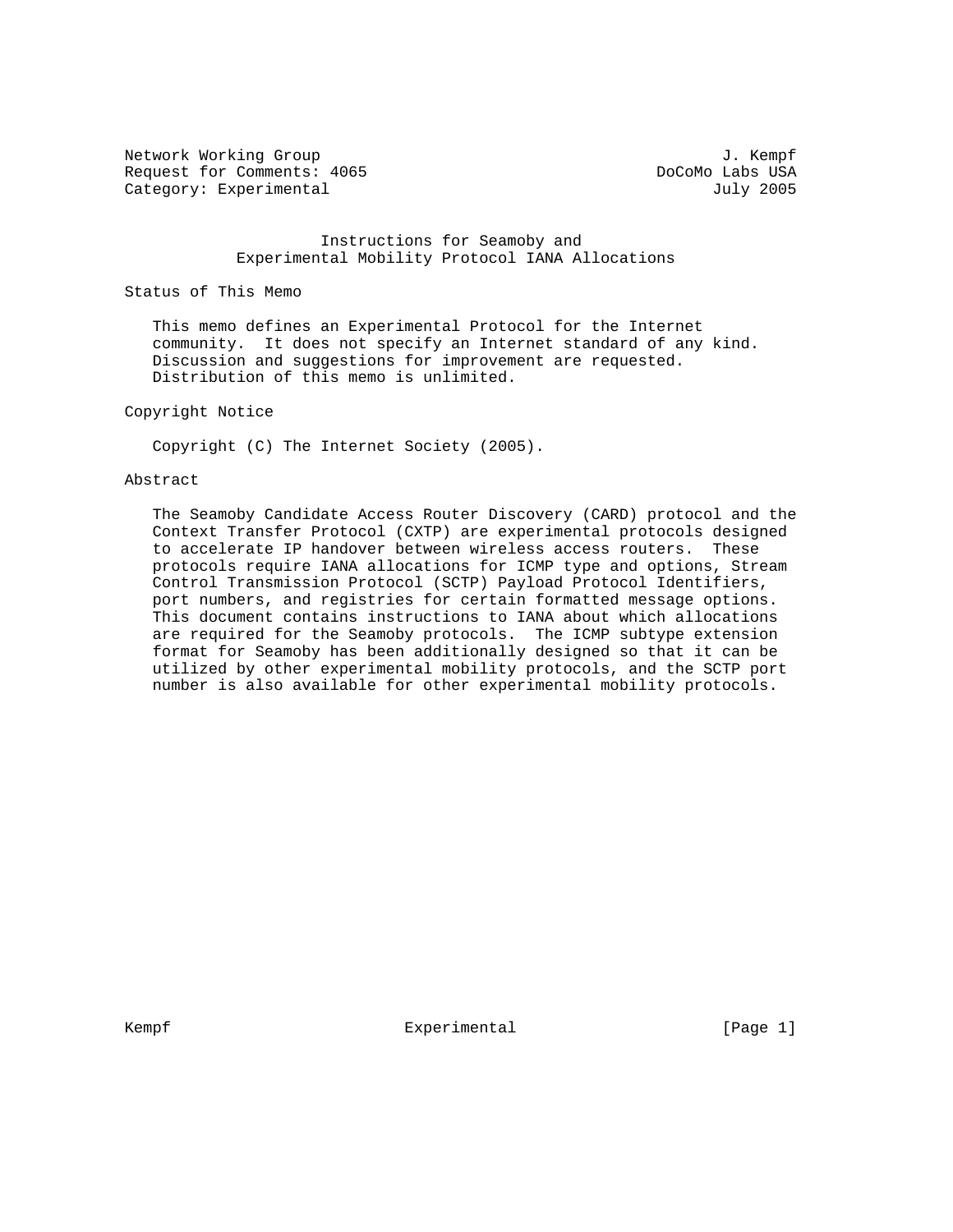Table of Contents

| 2.             |                                                           |               |
|----------------|-----------------------------------------------------------|---------------|
| 3              |                                                           | $\mathcal{R}$ |
| 4.             |                                                           | $\mathbf{3}$  |
| 5 <sub>1</sub> | Candidate Access Router Discovery Protocol Registries     | $\mathcal{R}$ |
| б.             |                                                           |               |
| 7              | Context Transfer Protocol Authorization Token Calculation |               |
|                |                                                           | 5             |
|                | 8. ICMP Experimental Mobility Subtype Format and Registry | -5            |
| 9.             | Utilization by Other Experimental Mobility Protocols      | -6            |
| 1 N            |                                                           | -6            |
|                |                                                           |               |
|                |                                                           |               |
|                |                                                           |               |

#### 1. Introduction

 The Seamoby Candidate Access Router Discovery (CARD) protocol [RFC4066] and the Context Transfer Protocol (CXTP) [RFC4067] are experimental protocols designed to accelerate IP handover between wireless access routers. These protocols require IANA allocations for ICMP options and type, SCTP Payload Protocol Identifiers, port numbers, and the establishment of registries for certain formatted message options. Because the protocols are experimental, there is no guarantee that they will ever see widespread deployment in their current form. Consequently, it is prudent to conserve Internet numbering resources that might be needed for other protocols that could see wider deployment. This document contains instructions to IANA for the Seamoby protocols. Additionally, the ICMP subtype extension format has been designed so that it could be used by other experimental mobility protocols.

 The key words "MUST", "MUST NOT", "REQUIRED", "SHALL", "SHALL NOT", "SHOULD", "SHOULD NOT", "RECOMMENDED", "MAY", and "OPTIONAL" in this document are to be interpreted as described in RFC 2119 [RFC2119]. Allocation policy names Specification Required, IETF Consensus Action, and Designated Expert are to be interpreted as described in RFC 2434 [RFC2434].

2. Common IPv4 and IPv6 Allocations

 IANA has assigned SCTP port numbers 5090 for use by [RFC4066] and 5091 for use of [RFC4067]. See Section 5.2.1 of [RFC4066] for a description of the inter-access router CARD protocol use of SCTP, and Section 3.1 of [RFC4067] for a description of the inter-access router CXTP use of SCTP.

Kempf Experimental Experimental [Page 2]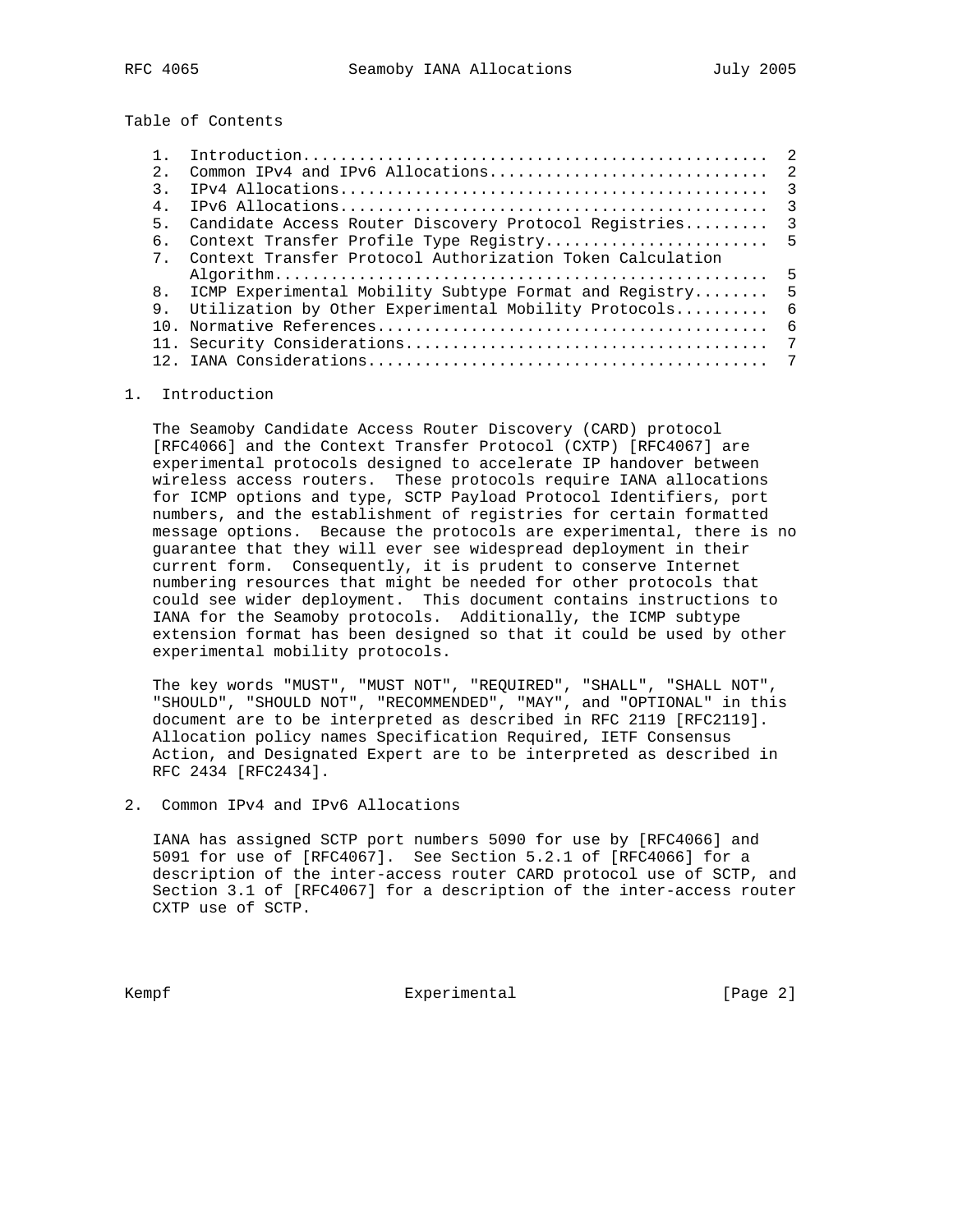# 3. IPv4 Allocations

 IANA has assigned ICMP type 41 for IPv4 identifying ICMP messages utilized by experimental mobility protocols such as Seamoby. See Section 5.1.1 of [RFC4066] for a description of experimental mobility CARD ICMP messages and Section 3.2 of [RFC4067] for the CXTP ICMP messages, specified by Seamoby. See Section 9 of this document for a description of the experimental mobility protocol ICMP subtype format and initial allocations.

 IANA has assigned Mobile IPv4 Foreign Agent Discovery [RFC3344] option type codes for the following:

| Code              | Purpose                                                                                          | Reference                                                    |  |
|-------------------|--------------------------------------------------------------------------------------------------|--------------------------------------------------------------|--|
| 137<br>138<br>139 | CARD MN-AR signature option Section 6.4 of [RFC4066]<br>CARD Request option<br>CARD Reply option | Section 5.1.2.1 of [RFC4066]<br>Section 5.1.2.2 of [RFC4066] |  |

# 4. IPv6 Allocations

 IANA has assigned ICMP type code 150 for IPv6 identifying ICMP messages utilized by experimental mobility protocols such as Seamoby. See Section 5.1.1 of [RFC4066] for a description of experimental mobility CARD ICMP messages and Section 3.2 of [RFC4067] for the CXTP ICMP messages, specified by Seamoby. See Section 9 of this document for a description of the experimental mobility protocol subtype format and initial allocations.

 IANA has assigned IPv6 RFC 2461 Neighbor Discovery [RFC2461] option type codes for the following:

| Code | Purpose             | Reference                    |
|------|---------------------|------------------------------|
| 138  | CARD Request option | Section 5.1.2.1 of [RFC4066] |
| 139  | CARD Reply option   | Section 5.1.2.2 of [RFC4066] |

5. Candidate Access Router Discovery Protocol Registries

 For CARD, two new registries are created that IANA is to maintain, named:

- 1) The AVP Type Registry,
- 2) The Layer 2 Access Technology Identifier Registry.

These are described in the following subsections.

Kempf Experimental [Page 3]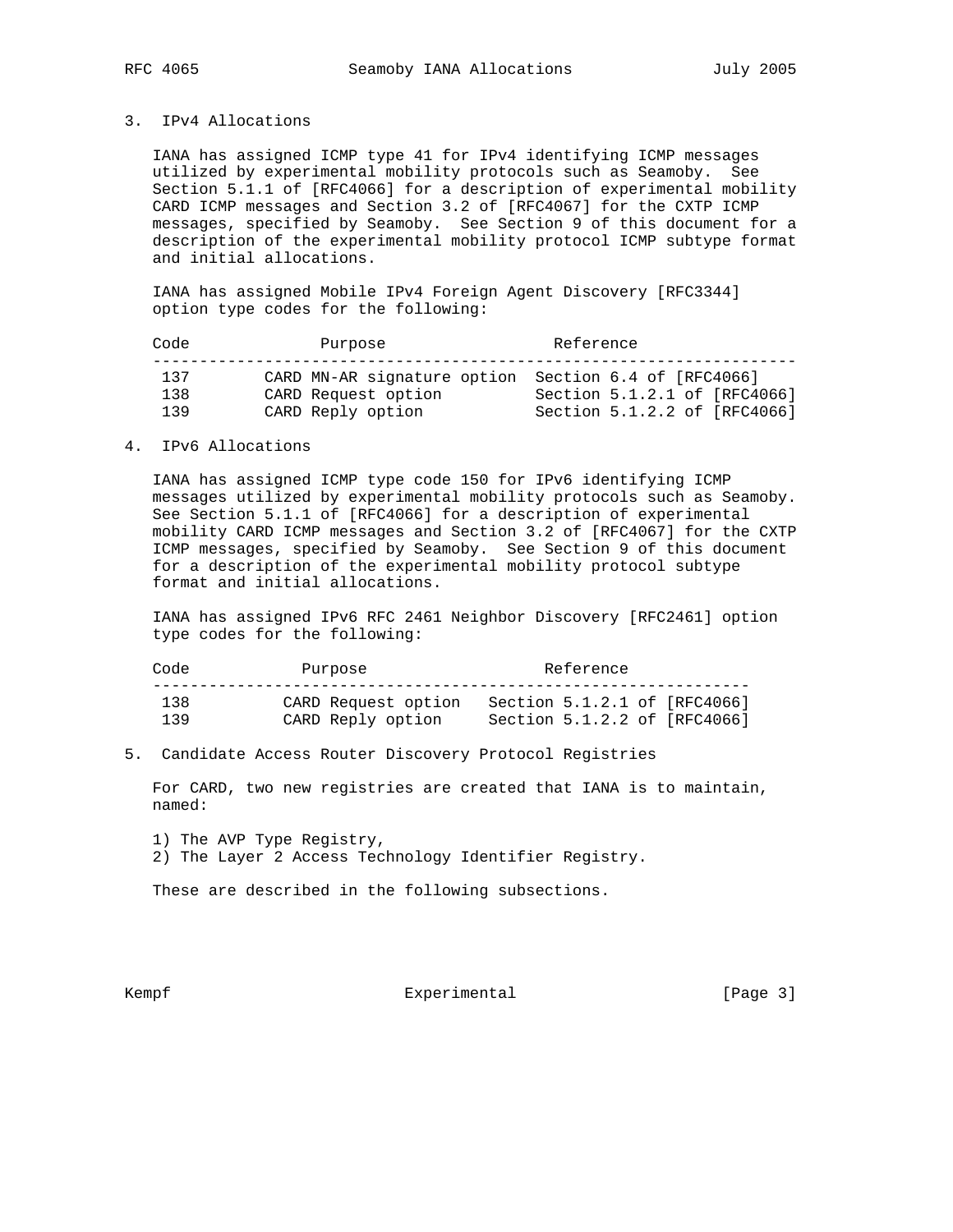# 5.1. AVP Type Registry

 The AVP Type Registry allows for future expansion of the CARD AVP type space to include new AVPs. AVP Type codes are 16 bit unsigned integers. See Section 5.1.4 of [RFC4066] for a description of AVPs.

The registry SHALL be initially populated with the following table:

| AVP Name | Type Code |               |
|----------|-----------|---------------|
|          |           |               |
| RESERVED |           | $0 \times 00$ |

 Future allocations of AVP type codes will be made through Expert Review, as defined in RFC 2434.

5.2. Layer 2 Access Technology Identifier Registry

 The Layer 2 Access Technology Identifier registry allows the registration of type codes to uniquely identify specific access technologies in the L2-Type field of the CARD L2 ID sub-option. L2 ID codes are 16 bit unsigned integers. See Section 5.1.3.1 of [RFC4066] for a description of the CARD L2 ID sub-option.

The registry SHALL initially be populated with the following table:

|          | Layer 2 Access Technology | Type Code     |
|----------|---------------------------|---------------|
|          |                           |               |
| RESERVED |                           | $0 \times 00$ |
|          | IEEE 802.3 (Ethernet)     | $0 \times 01$ |
|          | IEEE 802.11a              | $0 \times 02$ |
|          | IEEE 802.11b              | $0 \times 03$ |
|          | IEEE 802.11q              | $0 \times 04$ |
|          | IEEE 802.15.1(Bluetooth)  | $0 \times 05$ |
|          | IEEE 802.15.3             | 0x06          |
|          | IEEE 802.15.4             | $0 \times 07$ |
|          | IEEE 802.16               | $0 \times 08$ |
|          |                           |               |

 Future allocation of Layer 2 Access Technology identifiers will be made by the method of Specification Required, as defined in RFC 2434. All requests for allocations MUST be accompanied by a reference to a technical document in which the design of the Layer 2 access technology is described.

Kempf Experimental Experimental [Page 4]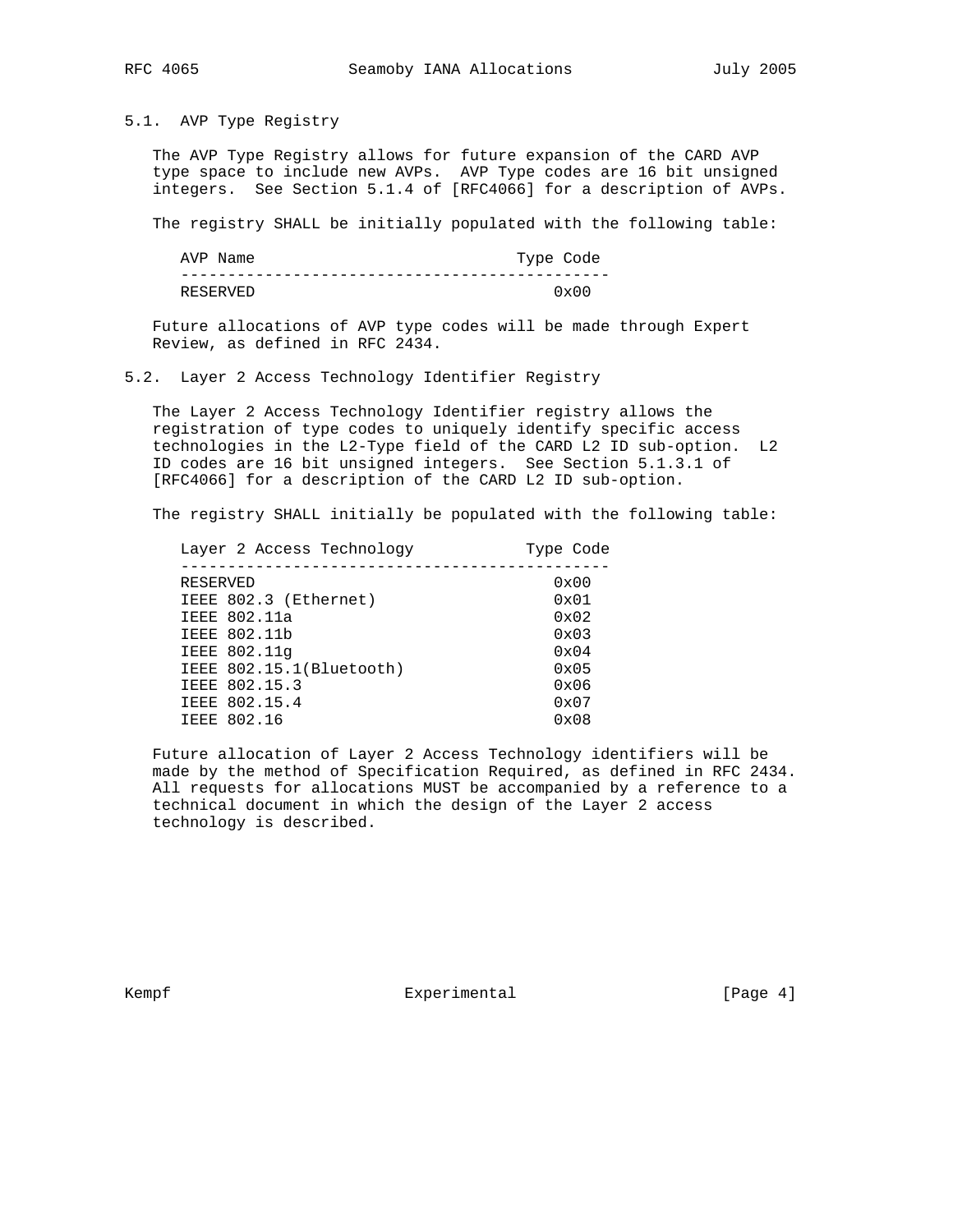6. Context Transfer Profile Type Registry

 CXTP requires IANA to maintain a registry named the Context Transfer Profile Type Registry, which is a registry of context Feature Profile Type identifiers. Feature Profile Type identifiers are 16 bit unsigned integers that identify particular types of feature contexts. See Section 2.4 of [RFC4067] for a description of how contexts are carried in CXTP.

The registry SHALL initially be populated with the following table:

| Context Profile                 | Type Code     |
|---------------------------------|---------------|
| RESERVED                        | $0 \times 00$ |
| IPv6 Multicast Listener Context | $0 \times 01$ |

 Future allocations of Feature Profile Type codes will be made through Expert Review, as defined in RFC 2434.

7. Context Transfer Protocol Authorization Token Calculation Algorithm

 In Section 2.5.4 of [RFC4067], CXTP requires an authorization token calculation algorithm indicator. Currently, the only indicator defined is 0x1, for HMAC\_SHA1. Additional algorithms may be added by the method of Specification Required [RFC2434].

8. ICMP Experimental Mobility Subtype Format and Registry

 The ICMP Experimental Mobility Type is utilized by CARD and CXTP in the following way. The interpretation of the Code field is as defined by the relevant ICMP standard for IPv4 and IPv6, and does not change. The protocols are free to utilize the Code for their own purposes. The ICMP Experimental Mobility Type defines a one octet subtype field within the ICMP Reserved field that identifies the specific protocol. The ICMP header for the Experimental Mobility Type is:

 $0$  1 2 3 0 1 2 3 4 5 6 7 8 9 0 1 2 3 4 5 6 7 8 9 0 1 2 3 4 5 6 7 8 9 0 1 +-+-+-+-+-+-+-+-+-+-+-+-+-+-+-+-+-+-+-+-+-+-+-+-+-+-+-+-+-+-+-+-+ Type | Code | Checksum +-+-+-+-+-+-+-+-+-+-+-+-+-+-+-+-+-+-+-+-+-+-+-+-+-+-+-+-+-+-+-+-+ Subtype | Reserved +-+-+-+-+-+-+-+-+-+-+-+-+-+-+-+-+-+-+-+-+-+-+-+-+-+-+-+-+-+-+-+-+ | Options... +-+-+-+-+-+-+-+-+-+-+-+-+-+-+-+-

Type For IPv4, 41; for IPv6 150

Kempf Experimental Experimental [Page 5]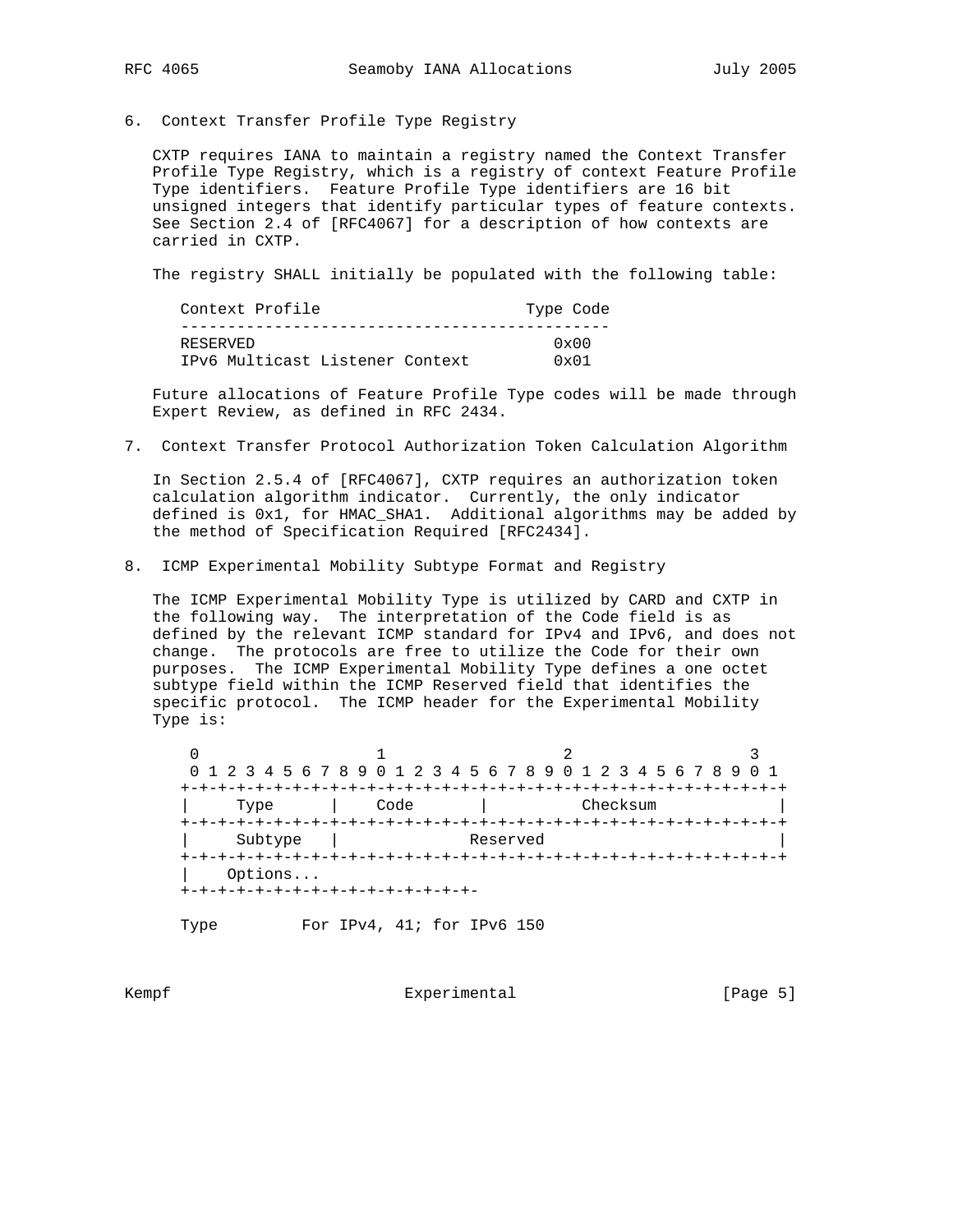- Code As defined by the relevant ICMP specification and free for use by the Experimental Mobility protocol.
- Checksum ICMP checksum
- Subtype One octet subtype code identifying the Experimental Mobility protocol
- Reserved Unless otherwise defined by the Experimental Mobility protocol, set to zero by the sender and ignored by the receiver.
- Options As defined by the Experimental Mobility protocol.

 IANA SHALL maintain a registry of one octet unsigned integer subtype codes for the Experimental Mobility protocols called the Experimental Mobility Protocol Subtype Registry.

Initial allocations in the registry SHALL be established as follows:

Protocol/Message Subtype Reference

| CARD | Section 5.1.1 of [RFC4066] |
|------|----------------------------|
| CYTP | Section 3.2 of [RFC4067]   |

 Subsequent allocations of subtype codes SHALL be made by the method of Specification Required and IESG Review as defined in RFC 2434.

9. Usage by Other Experimental Mobility Protocols

 The ICMP Experimental Mobility type code is available for other experimental mobility protocols to use. Other experimental mobility protocols MAY define additional ICMP messages that use code points under the Experimental Mobility ICMP type.

- 10. Normative References
	- [RFC2434] Narten, T. and H. Alvestrand, "Guidelines for Writing an IANA Considerations Section in RFCs", BCP 26, RFC 2434, October 1998.
	- [RFC2461] Narten, T., Nordmark, E., and W. Simpson, "Neighbor Discovery for IP Version 6 (IPv6)", RFC 2461, December 1998.
	- [RFC3344] Perkins, C., "IP Mobility Support for IPv4", RFC 3344, August 2002.

Kempf **Experimental** Experimental [Page 6]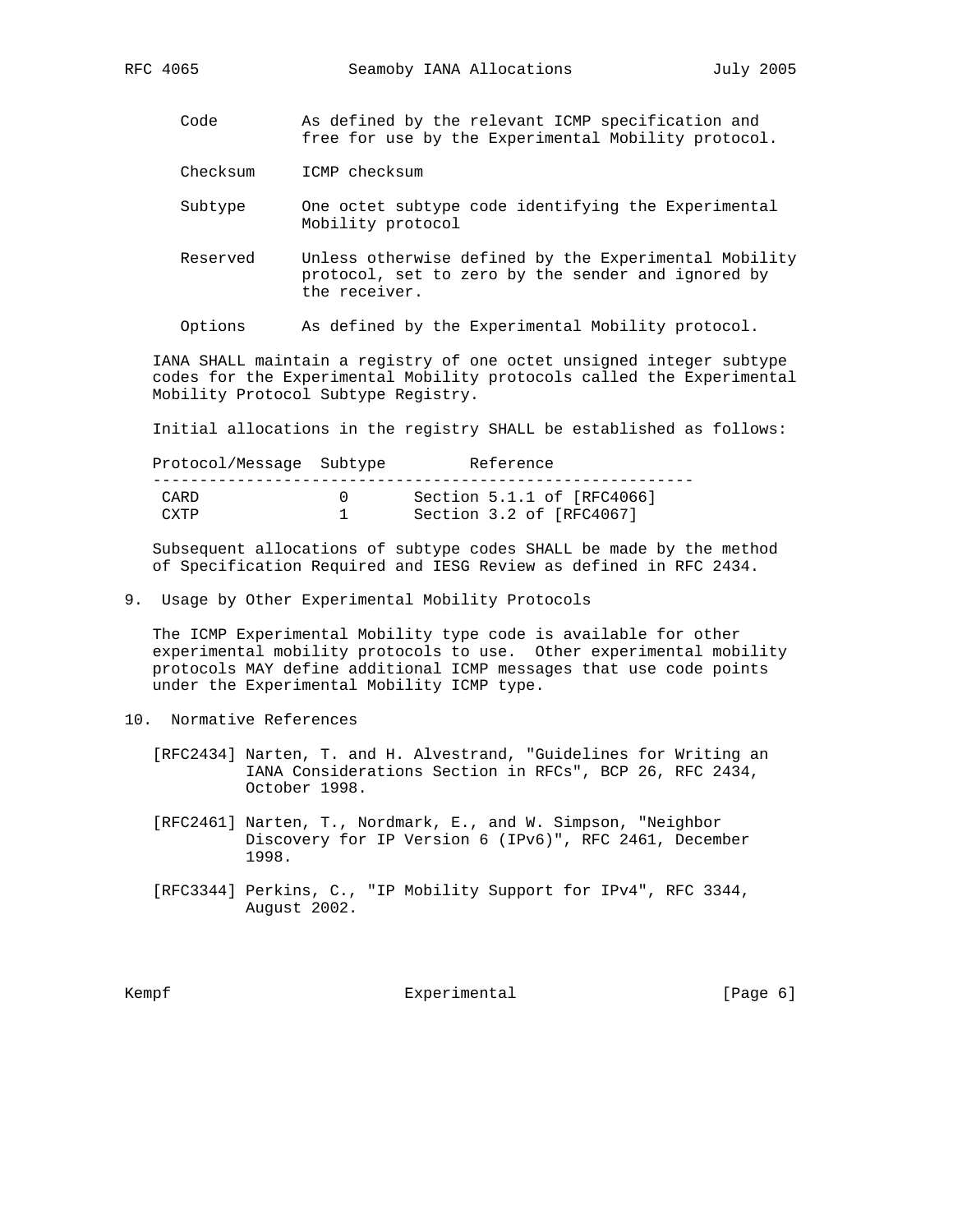- [RFC4066] Liebsch, M., Ed., Singh, A., Ed., Chaskar, H., Funato, D., and E. Shim, "Candidate Access Router Discovery (CARD)", RFC 4066, July 2005.
- [RFC4067] Loughney, J., Ed., Nahkjiri, M., Perkins, C., and R. Koodli, "Context Transfer Protocol", RFC 4067, July 2005.
- 11. Security Considerations

There are no security considerations associated with this document.

12. IANA Considerations

This entire document is about IANA considerations.

Author's Address

 James Kempf DoCoMo Labs USA 181 Metro Drive Suite 300 San Jose, CA 95110

 Phone: +1 408 451 4711 EMail: kempf@docomolabs-usa.com

Kempf Experimental [Page 7]